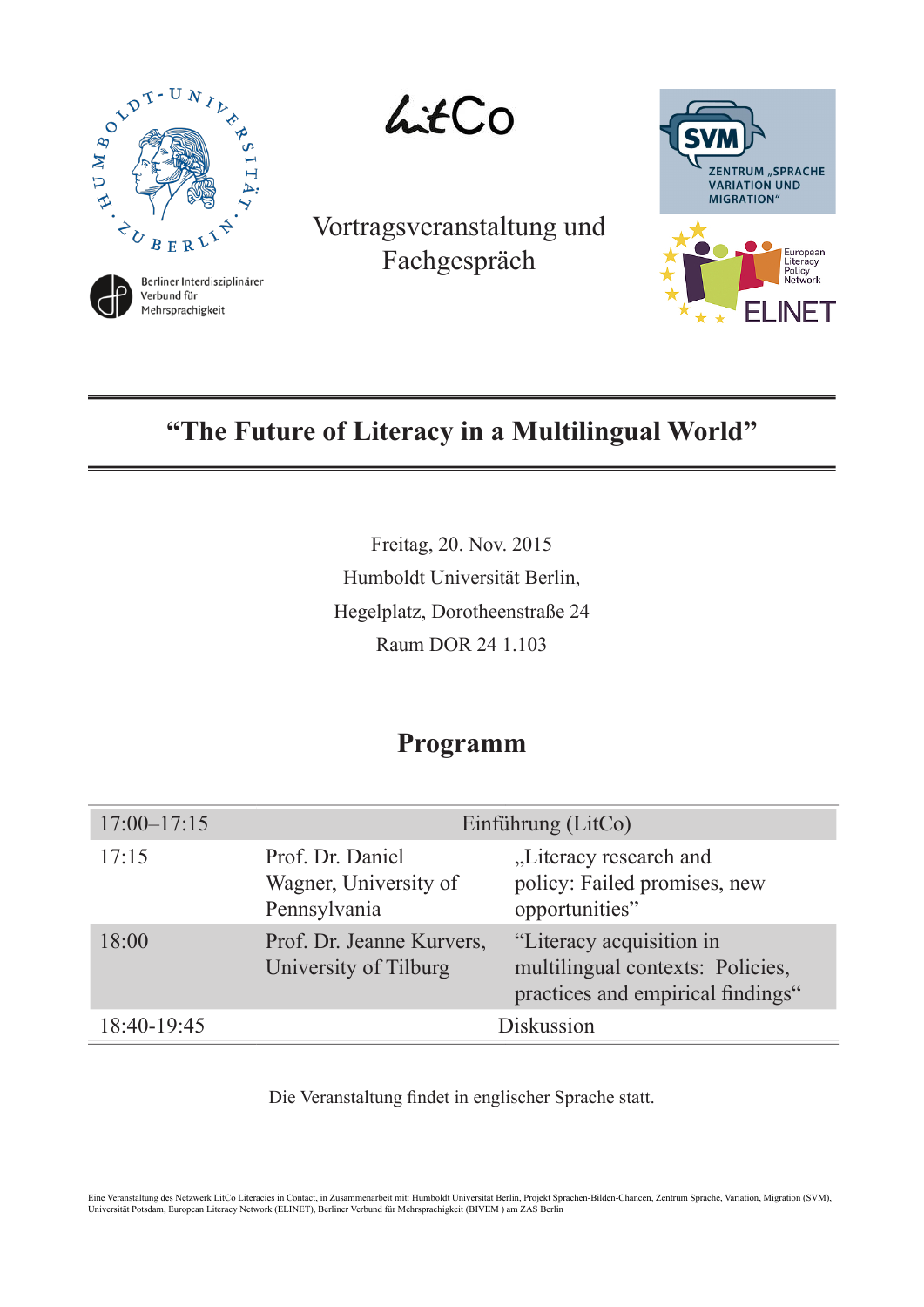## **Literacy research and policy: Failed promises, new opportunities**

### **Daniel Wagner**

Literacy is the learned skill that has most concerned educational policy makers since the advent of public schooling. Unlike language acquisition, literacy acquisition requires specifc human effort and a supportive social and cultural context. For a varied set of reasons, all countries today have literacy as a central focus of their education systems, even though its acquisition is highly variable both within and across societies. This latter fnding – that literacy is far from universal, in spite of near-universal schooling – often surprises both policy makers and the general public. Indeed, policy makers (local, national and international) have, over the decades, promised to 'eradicate' illiteracy through massive campaigns, more years of schooling, and awareness efforts. Whether for young children, adolescents or adults, such promises have rarely been kept. In this paper, several reasons (conceptual, institutional and methodological) for these failures are discussed. The paper then provides a set of new opportunities for improving literacy in the wake of the just ratifed UN Sustainable Development Goals, and in particular for the education dimension of these goals.

#### **Literacy acquisition in multilingual contexts: Policies, practices and empirical fndings.**

#### **Jeanne Kurvers**

The presentation will highlight the feld of literacy acquisition in multilingual contexts and focus on top-down policies, bottom-up practices and some empirical fndings from studies in Eritrea, East Timor and The Netherlands that represent different language and literacy policies.

Eritrea and East-Timor are young nation-states that adopted new language and literacy educational policies after independence. Both countries had experienced a period of occupation in which a foreign language (Amharic in Eritrea and Indonesian in East-Timor) was the only and compulsory language in education and public institutions. Eritrea adopted a mother tongue policy for nine national languages (three writing systems), East Timor choose Portuguese (the pre-Indonesian colonial language) and Tetum (lingua franca) as two official languages.

The Netherlands changed the integration policy for migrants from non-western countries during the last twenty years: Dutch only and language requirements for settlement and citizenship. At the same time the adult literacy and second language educational feld had been active and innovative in improving teaching, learning and practicing L2 and L2 literacy.

The presentation will summarize the top-down policies and give some examples of the bottom-up instructional practices in dealing with these policies. Some main outcomes of large scale studies and in-depth classroom studies will be presented: attitudes on languages and literacy (education), uses of literacy, instructional practices and acquisition processes.

Eine Veranstaltung des Netzwerk LitCo Literacies in Contact, in Zusammenarbeit mit: Humboldt Universität Berlin, Projekt Sprachen-Bilden-Chancen, Zentrum Sprache, Variation, Migration (SVM), Universität Potsdam, European Literacy Network (ELINET), Berliner Verbund für Mehrsprachigkeit (BIVEM ) am ZAS Berlin